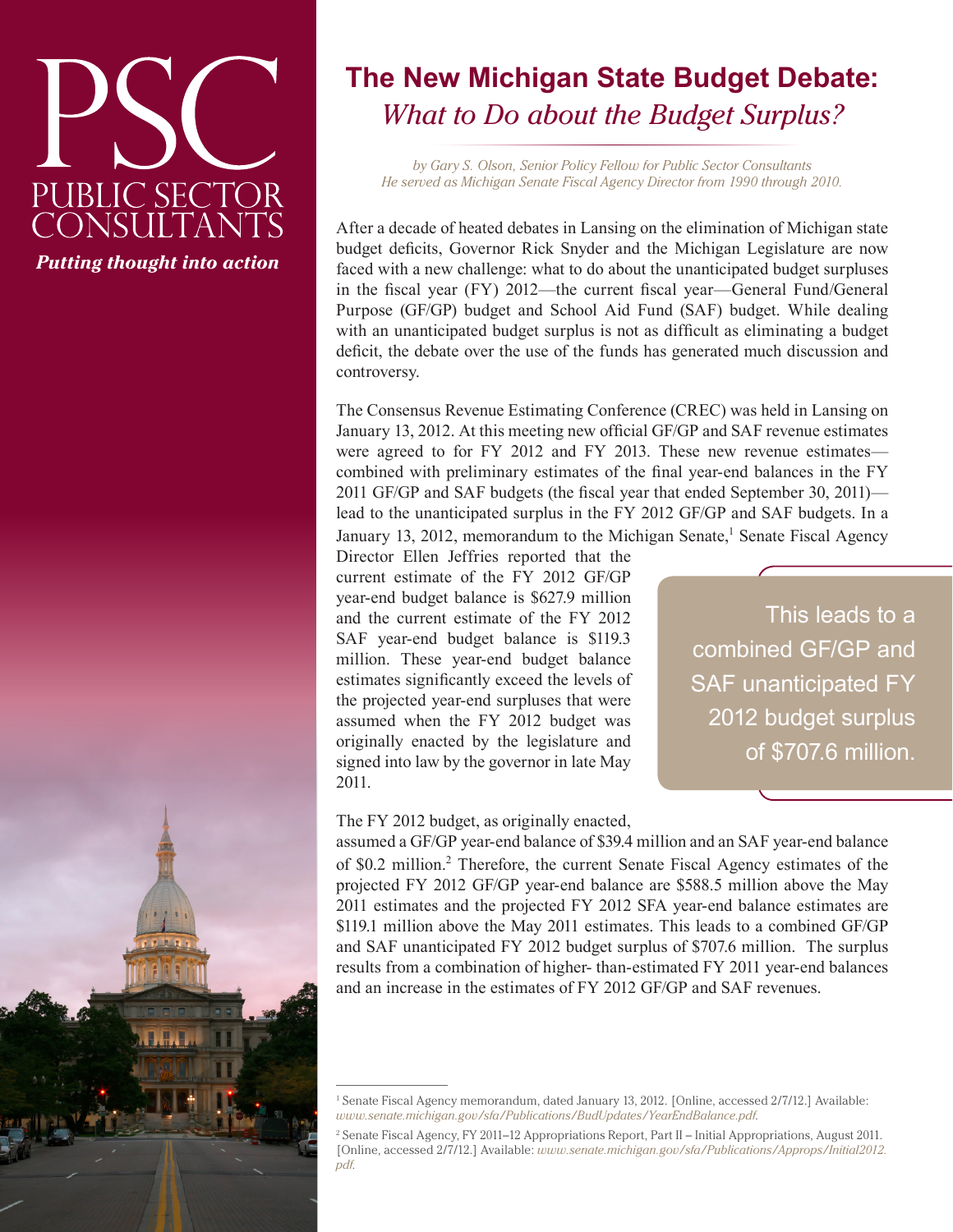## **Options for the Budget Surplus**

The governor and the legislature have three primary options available for the use of this unanticipated year-end budget balance. The first is to increase spending in the FY 2012 state budget above the levels currently authorized by the legislature, the second is to use the yearend budget balance to reduce state tax revenues, and the third is to save the unanticipated budget surplus. This article will briefly talk about these three options and then I will provide my thoughts concerning the proper use of the unanticipated year-end budget balances.

#### *Potential Increases in State Spending*

Using all or a portion of the budget balance to increase GF/GP and SAF appropriations above the FY 2012 levels currently enacted is certain to have a major appeal among many members of the Michigan Legislature and the general public. The enacted FY 2012 state budget featured large reductions in appropriations for K–12 school districts, public universities, community colleges, and units of local government. The per-pupil foundation allowance to K–12 school districts was reduced by \$300 million, or \$452.5 million below the FY 2011 foundation allowance level. Total state funding for public universities was reduced by \$222.4 million or 15.0 percent, and total state

If the projected unanticipated FY 2012 year-end budget balance was used to restore these cuts that were made to education and local units of government, the total cost would be \$816.3 million. This exceeds the total projection of the unanticipated FY 2012 GF/GP and SAF yearend balance of \$707.6 million.

funding for community colleges was reduced by \$12.0 million or 4.0 percent. The FY 2012 state appropriations to units of local government, through the revenue sharing program, were reduced by \$129.4 million or 11.9 percent. If the projected unanticipated FY 2012 year-end budget balance was used to restore these cuts that were made to education and local units of government, the total cost would be \$816.3 million. This exceeds the total projection of the unanticipated FY 2012 GF/GP and SAF year-end balance of \$707.6 million.

While the education programs and the revenue sharing payments to units of local government are likely to generate the most discussion, it is important to remember that there were other significant reductions in state appropriations in the FY 2012 budget. These include cuts to a variety of health-related programs in the Department of Community Health, a variety of programs in the Department of Human Services, and numerous other reductions, including concessions from state employee contracts.

Discussion has also occurred in the legislature about using a portion of the budget surplus to offset the cost of certain changes in the Public School Employees Retirement System. With regard to this potential use of the funds, it is important to understand that the FY 2012 SAF budget already includes a one-time appropriation of \$133.0 million for this specific purpose. It is doubtful that additional funding will be needed for any potential reforms to this retirement system.

Another potential use for the budget surplus is for one-time expenditures. Over the past 20 years the State of Michigan has used one-time budget balances for the appropriation of projects such as infrastructure needs in state buildings, to pay down existing bonded debt of the state, and for one-time capital funding for local units of government. The FY 2012 enacted budget already includes one-time funding to begin the payment of unfunded accrued health care liabilities under the State Employees Retirement System. The appropriation for this purpose is \$140.0 million.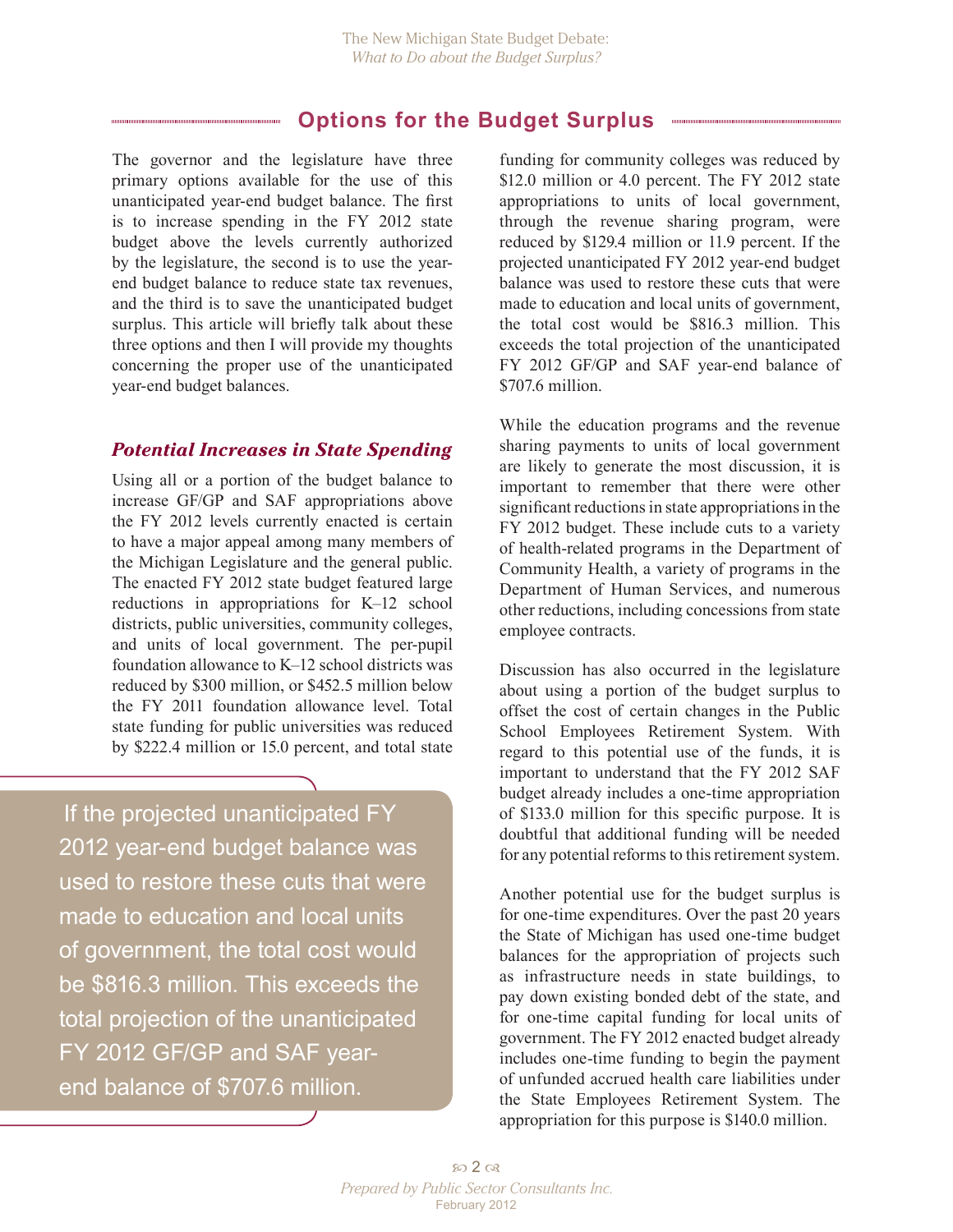Unanticipated year-

end budget balances

are temporary in

nature and using them

to fund permanent

changes in tax policy

could create long-term

structural problems

in the state budget.

#### *Potential State Tax Reductions*

In May 2011, the legislature approved and the governor signed into law major changes in the tax structure of Michigan. These changes centered on a large reduction in the level of taxes paid by Michigan businesses, to be offset

in large part by increases in the level of taxes paid by Michigan's individual income taxpayers. Some members of the legislature and the general public will advocate using the surplus to lessen these increases in individual income taxes. Most of this debate is likely to center on the taxation of pension income, a significant reduction in the earned income tax credit, and the elimination of numerous income tax credits, including tax credits for certain charitable

contributions. The Michigan Legislature is also currently debating the elimination of property taxes on personal property. The unanticipated year-end budget balance could be used to offset the revenue loss from this property tax change.

The danger of using the surplus to offset changes in the state tax structure is that long-term budget problems could result. Unanticipated year-end budget balances are temporary in nature and using them to fund permanent changes in tax policy could create long-term structural problems in the state budget.

#### *Saving the Unanticipated Year-End Budget Balances*

The fact that a \$707.6 million budget surplus exists does not mean that Governor Snyder and the legislature should use these funds to either increase spending or reduce taxes. Another option is to save all or a portion of the unanticipated year-end balance. These savings

could be accomplished by depositing the revenue into the Budget Stabilization Fund or leaving the surplus funds in the FY 2012 budget and using the funds to bolster the FY 2013 state budget. If the governor and the legislature elect to leave the FY

2012 surplus funds untouched during the fiscal year, statutory requirements dictate that the amount of the surplus in both the GF/GP and SAF budgets would carry forward into FY 2013 and become additional revenue in that fiscal year.

At the close of FY 2012, the Budget Stabilization Fund will have a projected year-end balance of \$258.0 million.<sup>3</sup> This balance is equal to 1.4 percent of combined GF/GP and SAF revenues. When bond rating agencies evaluate the credit worthiness of a state,

they would like to see a minimum of 5.0 percent of revenues in a reserve account, and Michigan is significantly short of this amount.

The idea of carrying forward the FY 2012 surplus to bolster the FY 2013 state budget is likely to be advanced by some legislators. This approach,

When bond rating agencies evaluate the credit worthiness of a state, they would like to see a minimum of 5.0 percent of revenues in a reserve account, and Michigan is significantly short of this amount.

3 Senate Fiscal Agency, FY 2011–12 Appropriations Report.